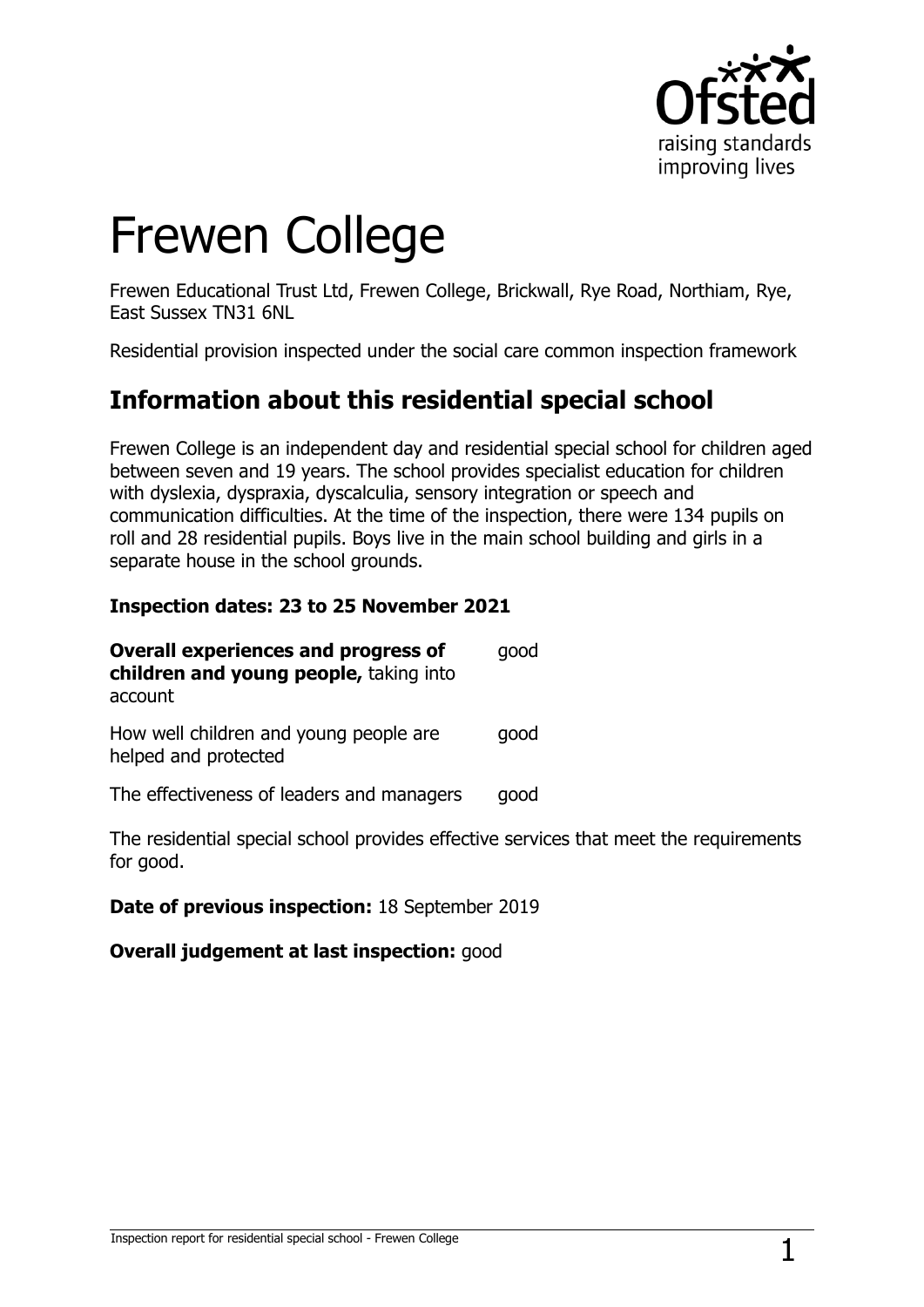

# **Inspection judgements**

#### **Overall experiences and progress of children and young people: good**

Residential students enjoy their boarding experience. They develop meaningful friendships and benefit from living in residential accommodation which promotes their progress and self-esteem. Mutual support for each other is embedded in the culture of the school. All students are aware of each other's strengths and vulnerabilities and offer support and reassurance to each other when it is needed.

Residential students benefit from a team of residential staff who understand them and provide warm, nurturing care and advice. Relationships between staff and the students are strong and develop, in most cases, over a number of years. This leads to trust and consistency and helps the students make significant progress, especially when bearing in mind their starting points. One student said, 'They're all here to help. Boarding has been a great adventure.'

Residential students enjoy varied and enriching activities both in the school and in the community. Outings are truly enjoyed, with weekend activities, such as trips to London, being particularly popular.

The routines and rules do not always enable older students to test some of their independent travel skills. Although individual residential students have different abilities and vulnerabilities, there are some who could benefit from developing these skills further, with careful planning and risk management. The school is in an isolated rural location but there are opportunities for some students to overcome the restrictions this imposes. This would expand their opportunities to meet friends from college, develop confidence and learn key skills which they will need when they live independently.

Residential students are confident in expressing their views. They have a students' council as well as a boarding council where they can raise issues. Their views are considered carefully, and changes made where appropriate. For example, older students have access to their mobile phones at night, and the logo on the minibus will be altered after sustained efforts made by the students, supported by the independent visitor. These changes enable the residential students to feel they have an influence in how the residential provision is run.

Residential students' health is promoted to a very good standard. The matron has excellent knowledge of individual health and emotional needs and is a source of warmth and support to students and their parents.

Residential students are supported carefully to move on to college and from day school into the residential provision. Their abilities are assessed by a multidisciplinary team to ensure that their individual needs can be met prior to starting their placement. Residential students have an opportunity to try out boarding at a pace they can cope with. This leads to an increased chance of success and helps the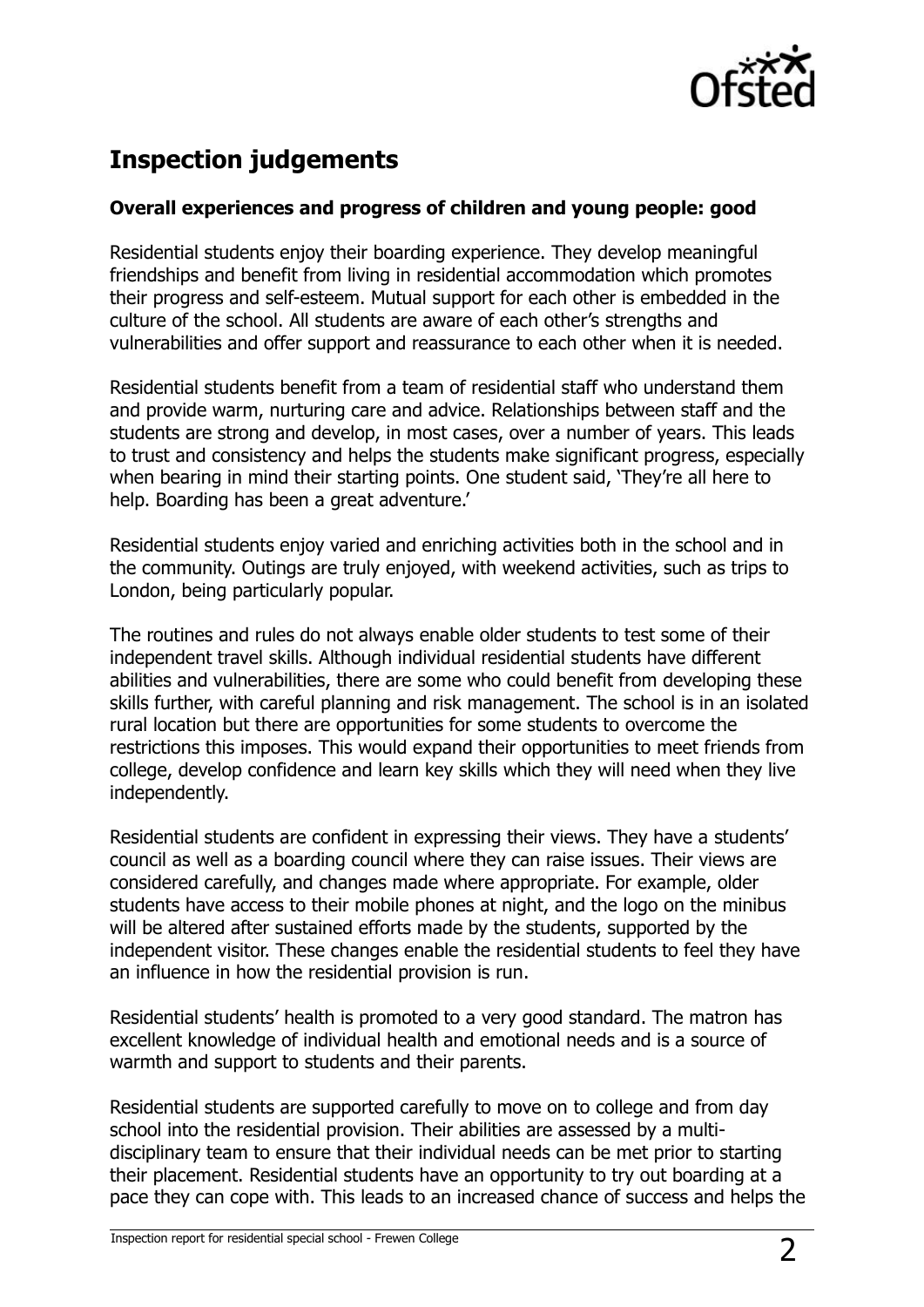

residential students adjust to the new experience and routines. Parental feedback about the quality of care residential students receive is overwhelmingly positive.

#### **How well children and young people are helped and protected: good**

Arrangements to keep residential pupils safe are sound. All members of staff know what to do and who to inform if they have concerns about a pupil's welfare. Prompt, effective action is taken to implement measures to keep pupils safe when necessary. This includes the involvement of external safeguarding agencies if needed.

The designated safeguarding lead has a thorough understanding and knowledge of any issues which may signify future concerns, such as escalating behaviour and how this may be a symptom of other issues which may have an impact on pupils or their families. He advocates strongly on behalf of families so that they receive assistance from local authorities before an issue of concern escalates into a crisis.

Local authority safeguarding professionals report that any concerns are shared promptly. School leaders seek advice and guidance if necessary, to ensure that the correct steps are taken to keep students safe at the school and in the wider community.

The use of sanctions is rare. The head of boarding ensures that an emphasis is placed on restorative and reparative practice so that pupils can make amends for any shortfalls in behaviour. This positive behaviour management enables the residential pupils to understand, reflect and learn from incidents rather than being punished.

Residential pupils report that bullying is not a problem in their small community. Occasional disputes and disagreements are monitored closely and restorative meetings held to resolve any incidents. However, the recording of these sessions is not consistent. Although this shortfall has not had an impact on students' safety it undermines evidence of the efforts made by staff and the opportunity to record the students' views.

#### **The effectiveness of leaders and managers: good**

The head of boarding provides clear strong leadership and holds the well-being of the residential students at the centre of her practice. She knows each student's strengths and weaknesses and makes strenuous efforts to help them develop confidence, experience success and to enjoy being part of the residential community.

A significant strength of this provision is the shared multi-disciplinary knowledge of each student's needs. Close communication across the whole campus, including teaching staff, speech and language therapists, a counsellor and residential staff, means that carefully considered and planned support can be put in place promptly and effectively, especially during times of challenge for any student.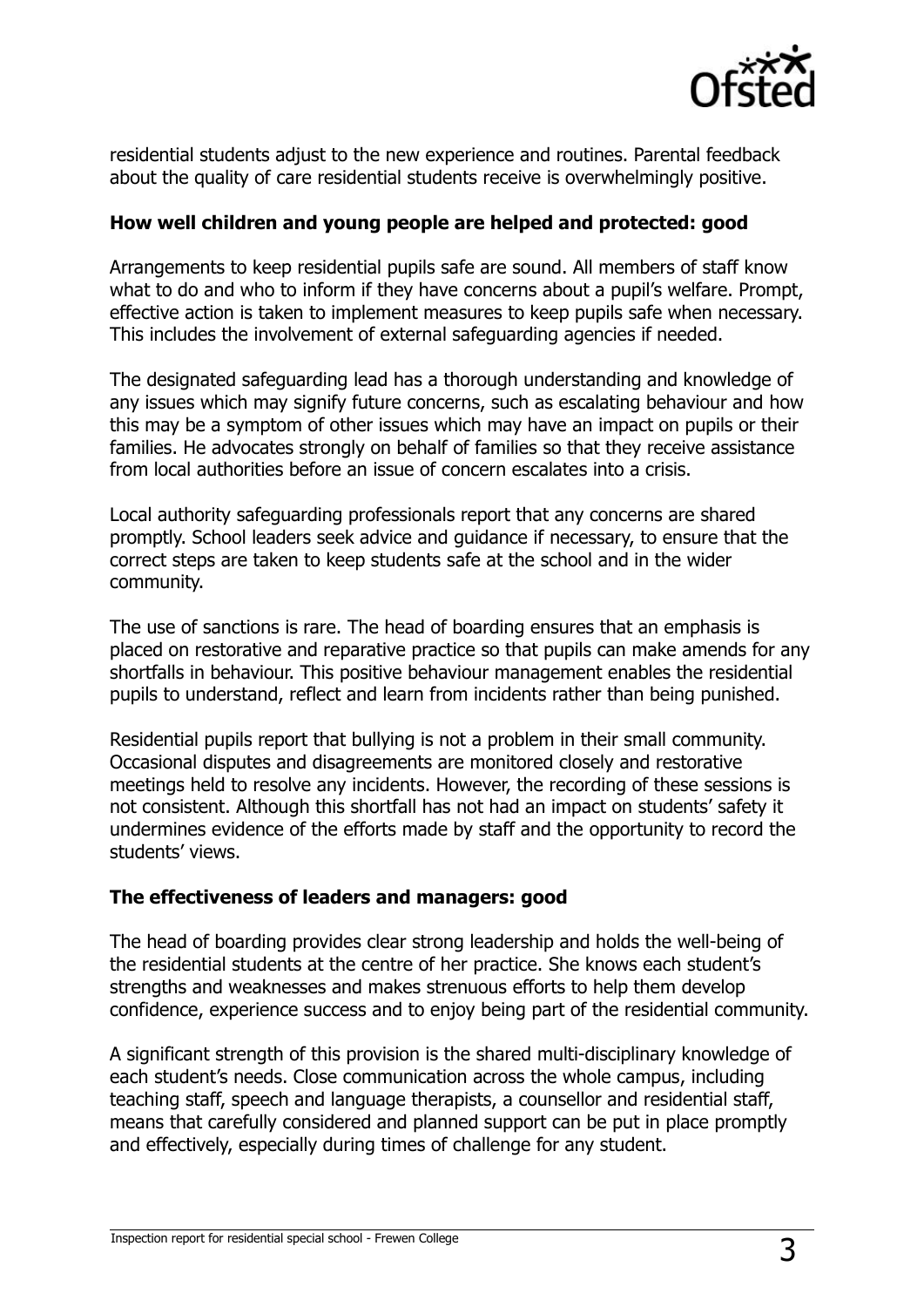

Records of individual progress made by residential students are not always detailed. This is a missed opportunity to provide a more consistent and clearer picture of how students are benefiting from their time in the residential provision.

While supervision and appraisal take place for each member of staff involved in the residential provision, the head of boarding has not received formal supervision in line with the school's policy. Although this has not affected her effectiveness, it is a missed opportunity to record and consider the stresses of the role and to reflect on practice in the residential setting.

Training for staff is varied and they report good levels of support from their leaders. Staff with specific boarding responsibilities have not yet received training on working with students with dyslexia. Although this has not compromised the quality of care, learning in this area will strengthen staff members' understanding of the challenges faced by the residential students.

Monitoring visits are undertaken by an independent visitor. These assess the effectiveness of the residential provision and whether residential students are being kept safe. It also provides a forum for the students to share their views. Reports written after these visits are clear and outline any shortfalls or areas for improvement. During the COVID-19 pandemic, as a temporary measure, visits were undertaken by the governor responsible for the oversight of the residential provision. This was a pragmatic and innovative approach which ensured that residential students were still able to voice their feelings and views to an independent visitor.

Feedback from external stakeholders, such as parents and the local safeguarding team, is very positive. Communication is described as regular and of a good standard. This increases trust and ensures a good flow of information, which in turn ensures that all students' welfare is being promoted and protected.

Members of staff make strenuous efforts to support residential students and will advocate strongly on their behalf. One example of very good practice, in relation to a student's guardian placement, had not been recorded. Recording of progress for individual residential students is not always detailed and, despite feedback from parents, the students themselves and members of staff, it is not evidenced in written reports. This lack of evidence undersells the effectiveness of efforts made by staff on behalf of the students in their care.

The management of COVID-19 has been well planned and supported residential students to return to school with an understanding of measures taken to keep everyone safe. Consequently, residential students have been eased back into the residential provision in a well-planned and sensitive manner.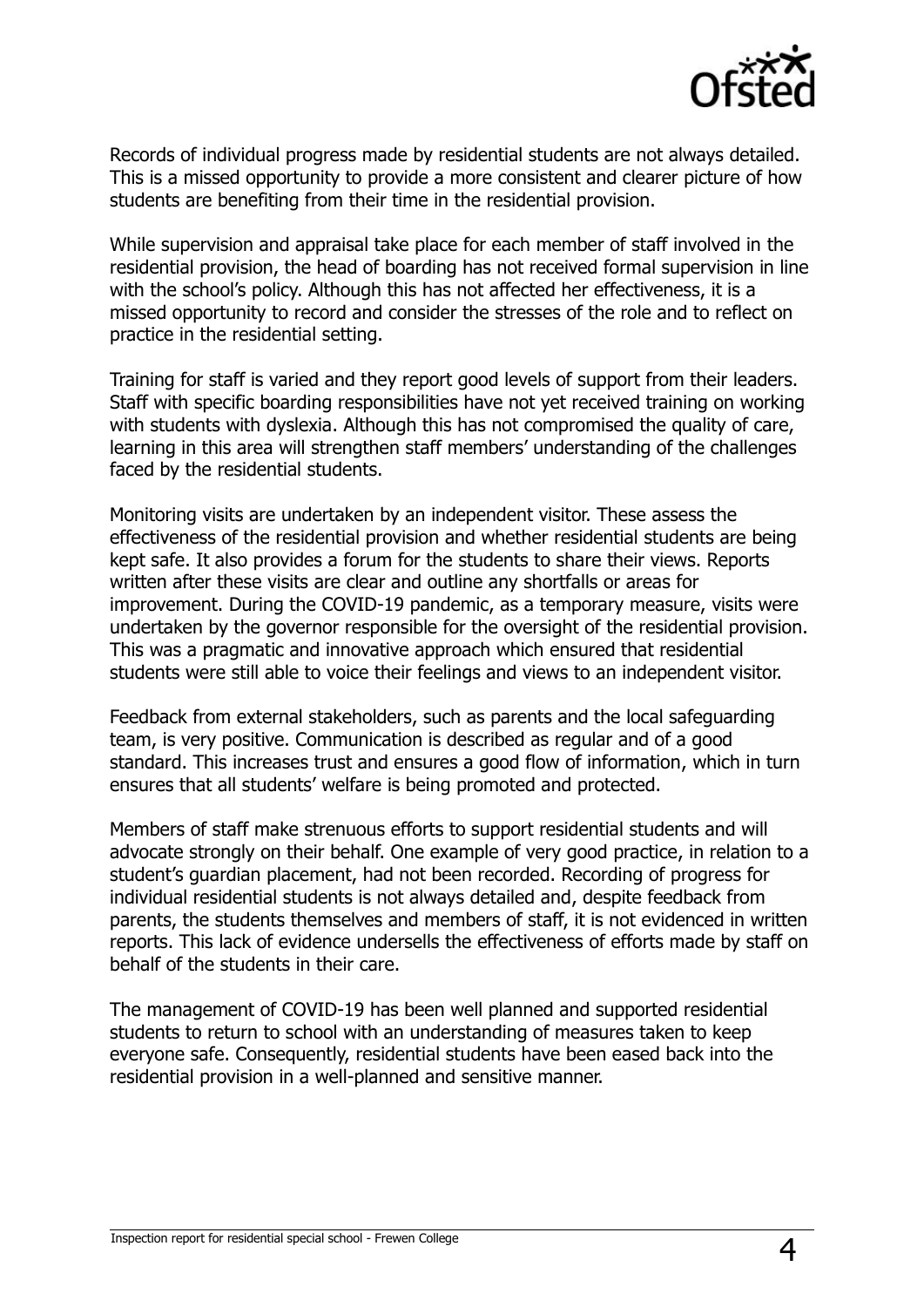

### **What does the residential special school need to do to improve? Recommendations**

- The registered person should ensure that staff receive training that focuses on meeting the specific needs of boarders. In particular, ensure that they undertake appropriate training on the impact of dyslexia on students. ('Residential special schools, national minimum standards', 19.1)
- The registered person should ensure that supervision for staff, particularly that for the head of boarding, is fully aligned to the supervision policy. ('Residential special schools, national minimum standards', 19.6)
- The registered person should ensure that the key records outlined in Appendix 2 are up to date and accurate, especially the recording of students' progress in the residential provision and the recording of restorative meetings between students after significant incidents. ('Residential special schools, national minimum standards, 22.2)
- The registered person should ensure that residential pupils have individual independence plans which enable them to develop life skills such as independent travel. ('Residential special schools, national minimum standards', 2.8)

## **Information about this inspection**

Inspectors have looked closely at the experiences and progress of children and young people using the 'Social care common inspection framework'. This inspection was carried out under the Children Act 1989 to assess the effectiveness of the service, how it meets the core functions of the service as set out in legislation, and to consider how well it complies with the national minimum standards.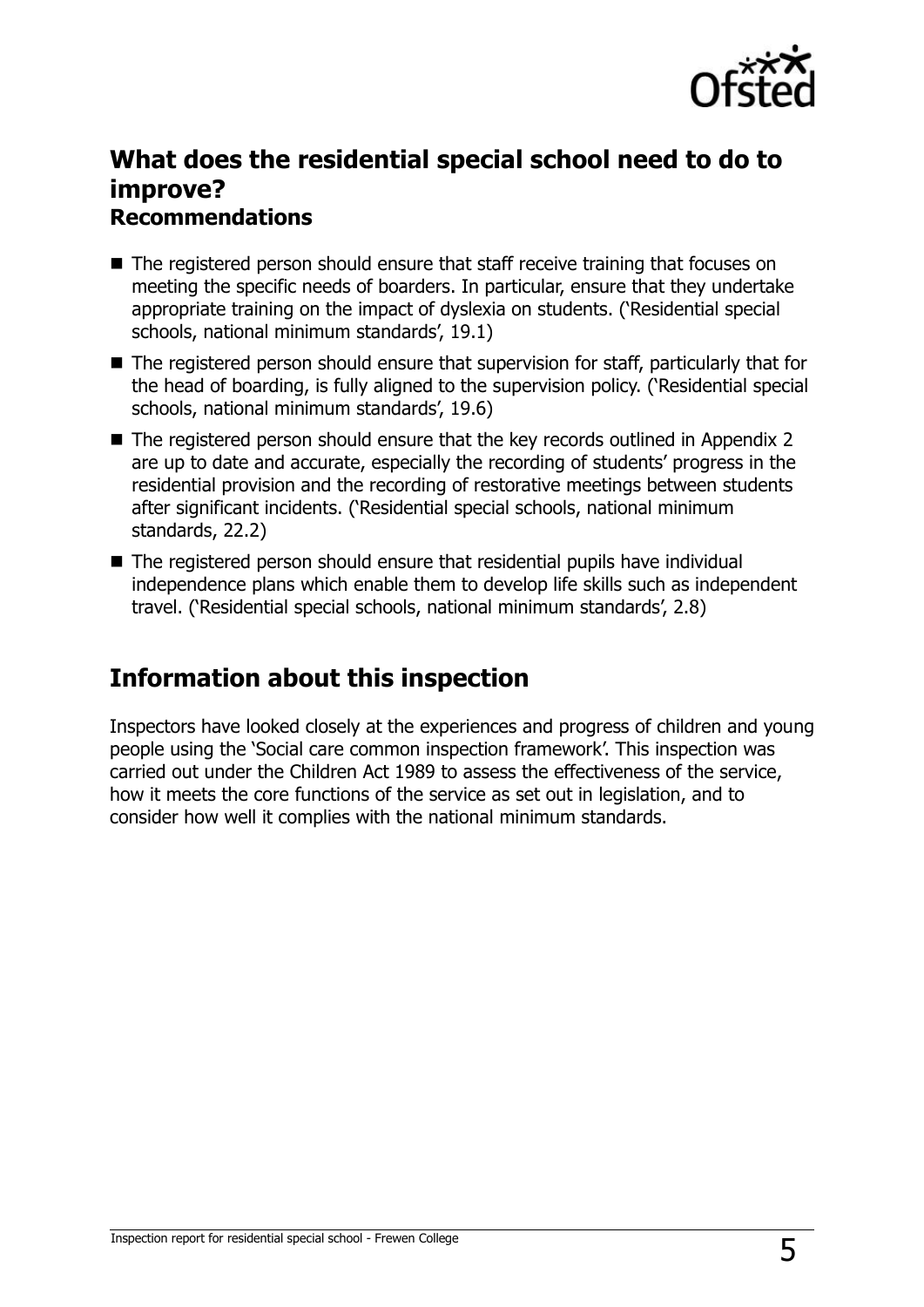

# **Residential special school details**

**Social care unique reference number:** SC049345

**Headteacher/teacher in charge:** Nick Goodman

**Type of school: Residential special school** 

**Telephone number:** 01797 252494

**Email address:** office@frewencollege.co.uk

## **Inspectors**

Paul Taylor, Social Care Inspector (lead) Mark Newington, Social Care Inspector Rebecca Fisher, Social Care Inspector